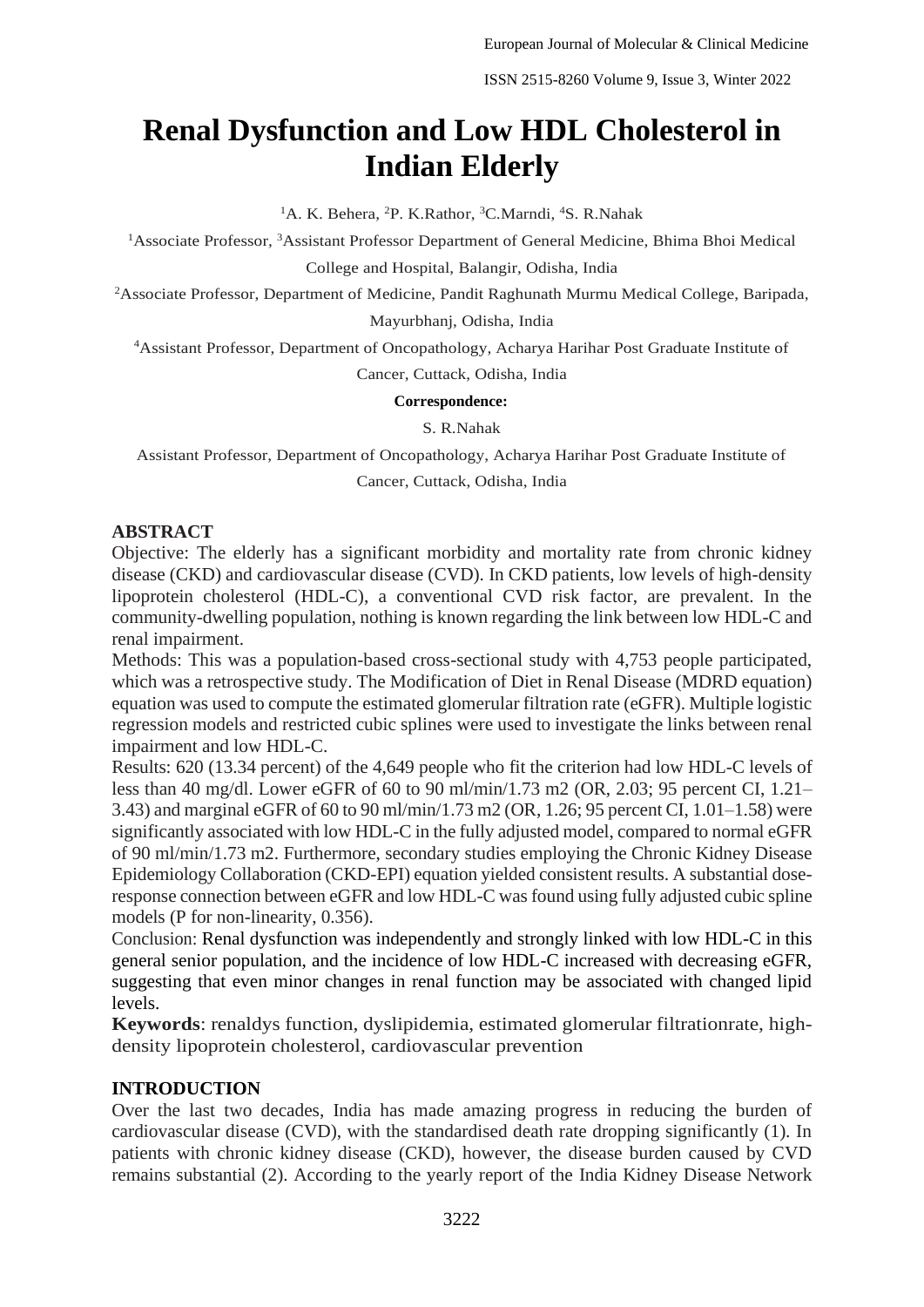(IK-NET), the prevalence of CVD in CKD patients in India is as high as 50.8 percent (3). CVD is the major cause of death in CKD patients at all stages of the disease (4), particularly in patients with end-stage renal disease (ESRD), where the CVD mortality rate is 10– 20 times that of the general population (5).Population aging, on the other hand, is increasing as a result of socioeconomic progress. India is expected to have 300 million individuals aged 60 and up by 2025, according to estimates (6). According to studies, the illness load increases with age in CKD patients (7, 8), and nearly half of CKD patients were 60 years or older (3). As a result, preventing CVD events in the aged population, particularly those with CKD, is critical.

HDL-C (high-density lipoprotein cholesterol) is a classic CVD preventive factor (9), which was assumed to work by modulating the reverse cholesterol transport pathway (10, 11), but it has been shown to drop dramatically in CKD patients (12, 13). According to the Framingham Heart Study, an increase in HDL-C of 1 mg/dl (0.026 mmol/L) lowered CVD risk by 2–3 percent (14). Since then, a growing number of epidemiological studies have confirmed and built on the findings (15). Previous research has found a link between HDL-C and renal function in adults (16–19). However, the link between low HDL-C and renal impairment has yet to be shown, particularly in Indian old people living in the community.Because changes in HDL-C may be related to age, gender, body weight, physical activity, medication, disease, and other factors (20), the independent association between HDL-C and renal dysfunction in the community elderly population should be estimated after these potential confounders have been taken into account.

### **METHODS**

#### *StudyPopulation*

Since 2013, this study has been a multistage cluster sample survey of community noninstitutionalized residents aged 60 and older. The specifics of its design have already been discussed (21). In a nutshell, 4,753 community members aged 60 to 104 years old were recruited in 2017 and underwent a full health assessment. After fasting for at least 10 hours overnight, participants had blood tests, and blood samples were transferred to the Blood Laboratory, which is connected, for measurement within 2 hours.Inthecurrentanalysis,104participantswereexcludedduetomissingbothHDL-

Candserumcreatinine(SCr)measurements,so4,649participantswereincluded(**Figure1**).

#### **Figure 1: Study Flow, HDL-C, high density lipoprotein cholesterol, SCr, serum creatinine**



#### **DATA COLLECTION**

Participants' demographics, habits, medication and disease histories, and other details were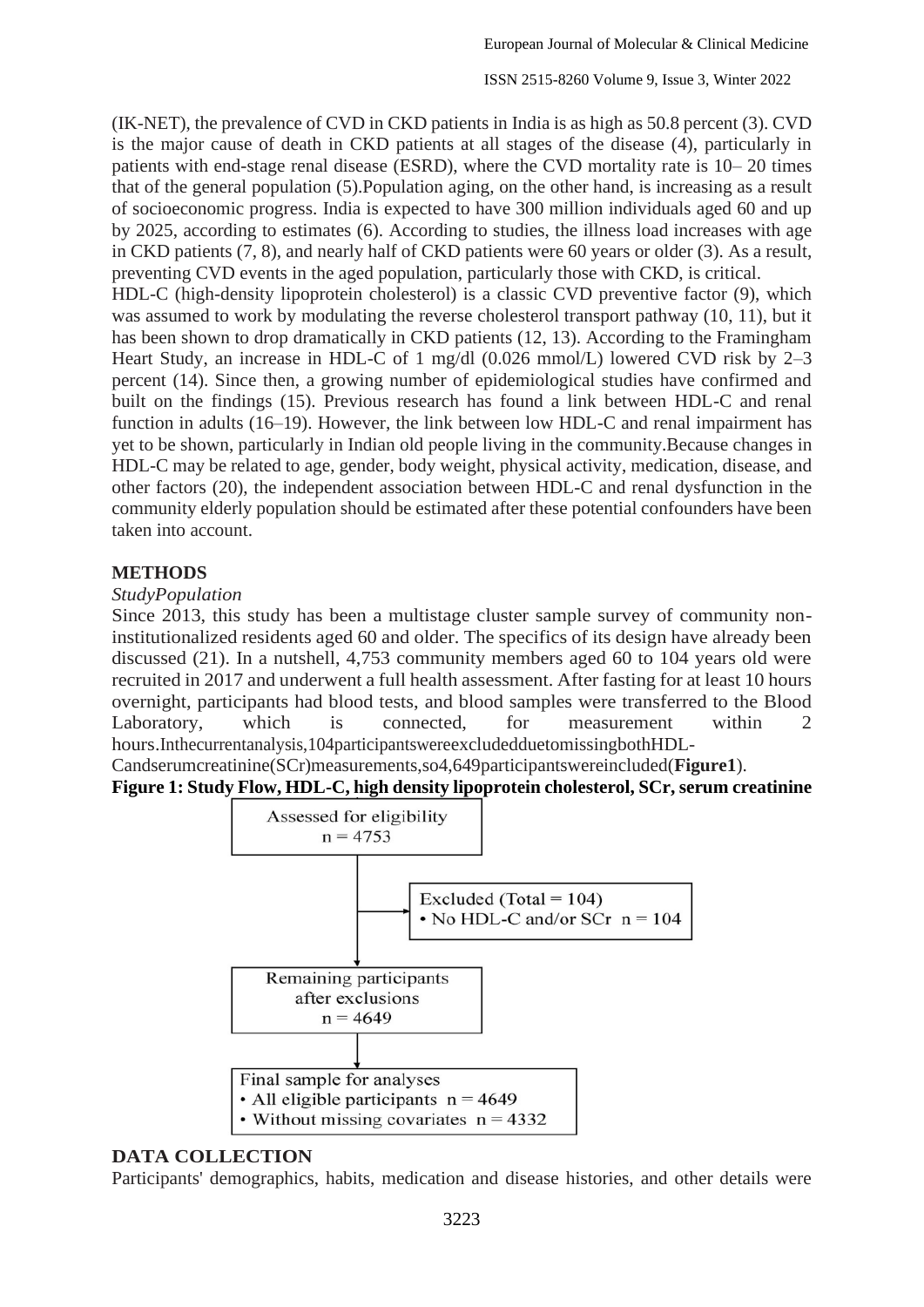gathered using standardised questionnaires. It was recorded if postmenopausal women were using oestrogen and/or progestin as hormone replacement therapy.

The BMI was computed by dividing the weight in kilos by the height in metres squared. A waist circumference of  $>90$  cm in men and  $>80$  cm in women was considered as abdominal obesity (22). The Cockcroft-Gault equation was used to calculate creatinine clearance (CCr) (23). Smoking more than 100 cigarettes in a lifetime and still smoking was considered as current smoking. Current drinking is defined as consuming one or more alcoholic beverages per week in the preceding year. Physical activity was defined as more than 30 minutes per day of exercise or recreational activities on at least four days per week.

Hypertension was defined as an average of two measures of systolic blood pressure of 140 mmHg or diastolic blood pressure of 90 mmHg, or normal blood with concomitant use of antihypertensive medications, or normal blood with concomitant use of antihypertensive agents (24). Diabetes was defined as fasting plasma glucose of less than 7.0 mmol/L or current insulin or oral anti-diabetic medication use. A history of myocardial infarction, stable or unstable angina, coronary or other arterial revascularization, stroke, transient ischemic event, or atherosclerotic peripheral artery disease was characterised as atherosclerotic cardiovascular disease (ASCVD) (25). Aspartate aminotransferase >40 U/L, alanine aminotransferase >50 U/L, or a history of liver disease were used to define liver dysfunction. The outpatient medical records of primary care in community health centres were used to corroborate all disease histories.

| <b>Characteristics</b> | All $(n = 4,649)$      | Low HDL-C              |                        | P-value |
|------------------------|------------------------|------------------------|------------------------|---------|
|                        |                        | Yes $(n=620)$          | $No(n=4,029)$          |         |
| Age(Years)             | 72(6)                  | 72(6)                  | 72(6)                  | 0.560   |
| Male                   | 2,090(44.96)           | 371(59.84)             | 1,719(42.67)           | < 0.001 |
| $BMI(kg/m^2)$          | 24.68(3.46)            | 25.68(3.03)            | 24.52(3.50)            | < 0.001 |
| WC(cm)                 | 87.84(12.22)           | 90.94(10.71)           | 87.37(12.37)           | < 0.001 |
| Abdominalobesity       | 2,527(54.36)           | 369(59.52)             | 2,158(53.56)           | 0.001   |
| Currentsmoking         | 971(20.89)             | 174(28.06)             | 797(19.78)             | < 0.001 |
| Current drinking       | 747(16.07)             | 115(18.55)             | 632(15.69)             | 0.071   |
| Physicalactivity       | 3,902(83.93)           | 519(83.71)             | 3,383(83.97)           | 0.871   |
| <b>Statin</b>          | 377(8.11)              | 57(9.19)               | 320(7.94)              | 0.335   |
| $\beta$ -Blocker       | 281(6.04)              | 47(7.58)               | 234(5.81)              | 0.105   |
| Hormones               | 21(0.45)               | 4(0.65)                | 17(0.42)               | 0.653   |
| <b>ASCVD</b>           | 728(15.66)             | 117(18.87)             | 611(15.17)             | 0.018   |
| <b>Diabetes</b>        | 1,640(35.28)           | 277(44.68)             | 1,363(33.83)           | < 0.001 |
| Hypertension           | 3,454(74.30)           | 496(80.00)             | 2,958(73.42)           | < 0.001 |
| Liverdysfunction       | 224(4.82)              | 43(6.94)               | 181(4.49)              | 0.008   |
| Homocysteine(umol/L)   | $14.90(12.60 - 18.00)$ | $16.30(13.70 - 19.78)$ | $14.60(12.50 - 17.70)$ | < 0.001 |
| SBP(mmHg)              | 141.98(20.72)          | 142.77(19.65)          | 141.85(20.88)          | 0.298   |
| DBP(mmHg)              | 80.45(10.75)           | 80.63(10.65)           | 80.44(10.70)           | 0.685   |
| $HbAIc(\%)$            | $6.00(5.80 - 6.50)$    | $6.20(5.80 - 6.80)$    | $6.00(5.80 - 6.40)$    | < 0.001 |
| FPG(mmol/L)            | $5.38(4.94 - 6.24)$    | $5.65(5.07 - 6.96)$    | $5.36(4.93 - 6.14)$    | < 0.001 |
| TC(mg/dl)              | 192(48)                | 171(35)                | 195(49)                | < 0.001 |
| TG(mg/dl)              | $124(91-172)$          | $195(141 - 274)$       | $118(88 - 159)$        | < 0.001 |
| $LDL-C(mg/dl)$         | 127(37)                | 112(32)                | 129(37)                | < 0.001 |
| ALT(U/L)               | $16(12 - 21)$          | $18(13 - 24)$          | $15(12-21)$            | < 0.001 |
| AST(U/L)               | $20(18-24)$            | $20(17-24)$            | $20(18-24)$            | 0.049   |
| UN (mg/dl)             | 15.78(4.41)            | 15.78(4.81)            | 15.78(4.35)            | 0.977   |

**Table1|Baseline characteristics of participants according to low HDL-C status**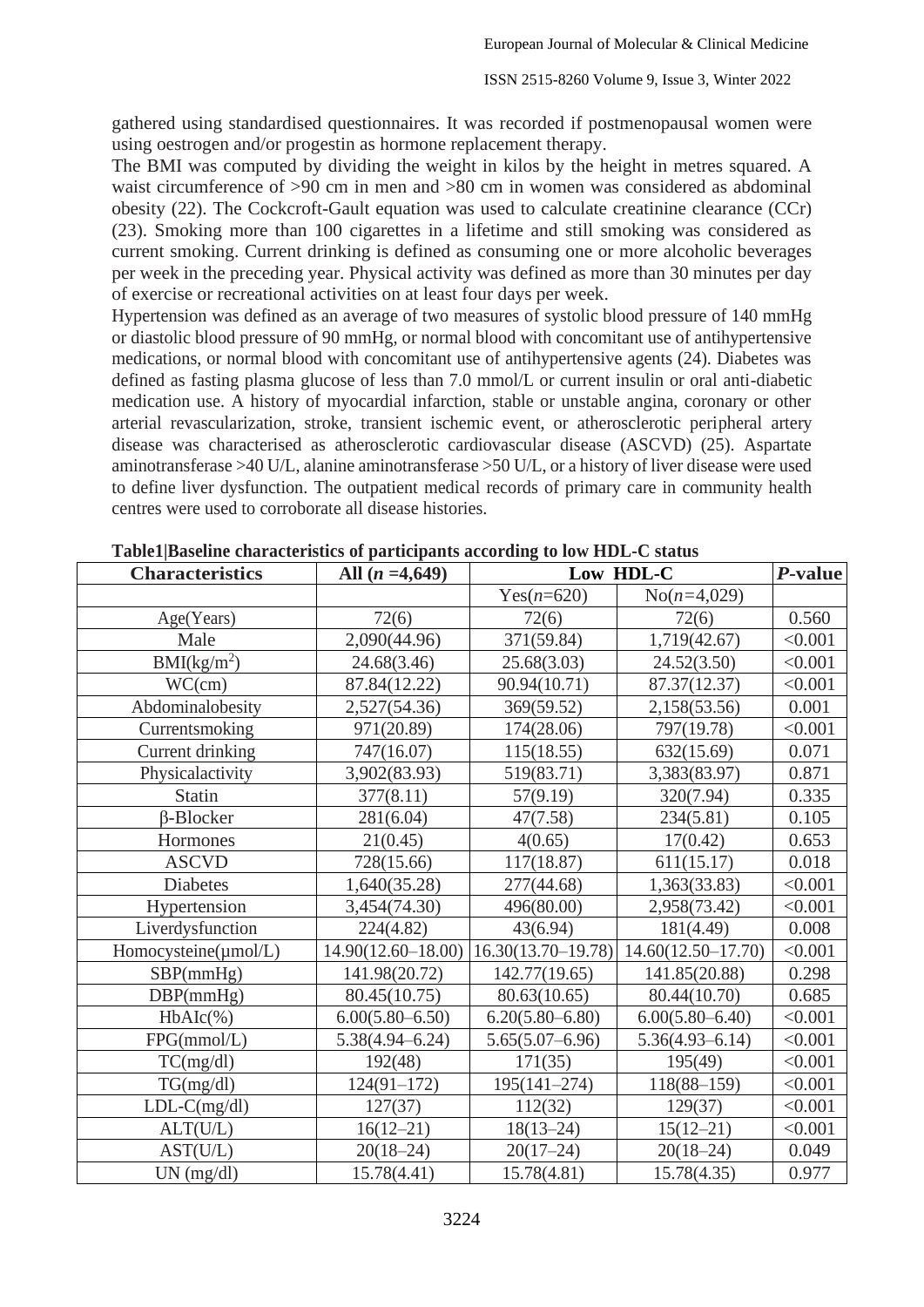| UA(mg/dl)                              | 5.63(1.46)   | 6.17(1.55)   | 5.54(1.43)   | < 0.001 |
|----------------------------------------|--------------|--------------|--------------|---------|
| SCr(mg/dl)                             | 0.87(0.25)   | 0.93(0.29)   | 0.86(0.24)   | < 0.001 |
| CCr(ml/min)                            | 66.47(18.76) | 68.70(18.12) | 66.13(18.84) | 0.002   |
| eGFR(MDRD)(ml/min/1.73m <sup>2</sup> ) |              |              |              | 0.001   |
| 60<                                    | 126(2.71)    | 25(4.03)     | 101(2.51)    |         |
| $60 - 90$                              | 1,198(25.77) | 189(30.48)   | 1,009(25.04) |         |
| >90                                    | 3,273(70.40) | 400(64.52)   | 2,873(71.31) |         |
| eGFR(CKD-                              |              |              |              | < 0.001 |
| EPI)(ml/min/1.73m <sup>2</sup> )       |              |              |              |         |
| 60<                                    | 570(12.26)   | 105(16.94)   | 465(11.54)   |         |
| $60 - 90$                              | 3,087(66.40) | 401(64.68)   | 2,686(66.67) |         |
| >90                                    | 940(20.22)   | 108(17.42)   | 832(20.65)   |         |

ISSN 2515-8260 Volume 9, Issue 3, Winter 2022

Data are mean (standard deviation), median (interquartile range), or frequency (percentage). Hormones refers to hormone replacement therapy for postmenopausal females as estrogenand/ orprogestin.

HDL-C,high-density lipoprotein cholesterol; BMI, body mass index; WC, waist circumference; ASCVD, athero sclerotic cardiovascular disease; SBP, systolic blood pressure; DBP, diastolic blood pressure; HbAIc, hemoglobin AIc; FPG, fasting plasma glucose; TC, total cholesterol; TG, triglycerides; LDL-C, low-density lipoprotein cholesterol; ALT, alanine amino transferase; AST, as part ate amino transferase; UN, urea nitrogen; UA, uric acid; SCr, serum creatinine; CCr, creatinine clearance; eGFR, estimated glomerular filtration rate; MDRD, Modification of Diet in Renal Disease; CKD-EPI, Chronic Kidney Disease Epidemiology Collaboration.

# **OUTCOME ASCER TAINMENT**

In this study, estimated glomerular filtration rate (eGFR) was used to assess renal dysfunction. eGFR was calculated using the Modification of Diet in Renal Disease(MDRD) equation where eGFR (ml/min/1.73 m<sup>2</sup>) = 186 \*SCr(mg/dl)<sup>-1.154</sup>\* age (years)<sup>-0.203</sup>\* 0.742 (if female) \* 1.233 (if Indian) (26) [with subsidiary analyses using eGFR calculated with the Chronic Kidney Disease Epidemiology Collaboration (CKD-EPI) equation (27)].

## **STATISTICAL ANALYSES**

Low HDL-C was the study's endpoint, which was defined as less than 40 mg/dl according to Indian recommendations (28). For continuous variables, the mean [standard deviation (SD)] or median [interquartile range (IQR)] were used, and for categorical variables, the frequency (%) was used.

Student's t-test, Welch's t-test, and Mann–Whitney U test for normally or skewed distributed continuous variables, and Chi-square test for categorical variables were used to determine statistical significance. The association between HDL-C and renal function was first assessed using Pearson's correlation coefficients.

The connection between eGFR and low HDL-C was studied using multiple logistic regression models. Three different models were used: Model I is unadjusted; Model II is adjusted for age, gender, and BMI; and Model III is adjusted for smoking, drinking, physical activity, -blocker, statin, diabetes, liver dysfunction, ASCVD, and triglycerides, as well as other factors. To mimic the relationship between eGFR and low HDL-C, restricted cubic splines with three knots at the 25th, 50th, and 75th percentiles were used.

All *P*-values were two-sided, and statistical significance was defined as *P*<0.05. Analyses were performed using SAS, version 9.4 (SAS Institute, Inc., Cary, NC, USA).

## **RESULTS**

# **BASELINE CHARACTERISTICS**

2,090 (44.96 percent) of the 4,649 participants were men, 1,640 (35.28 percent) had diabetes,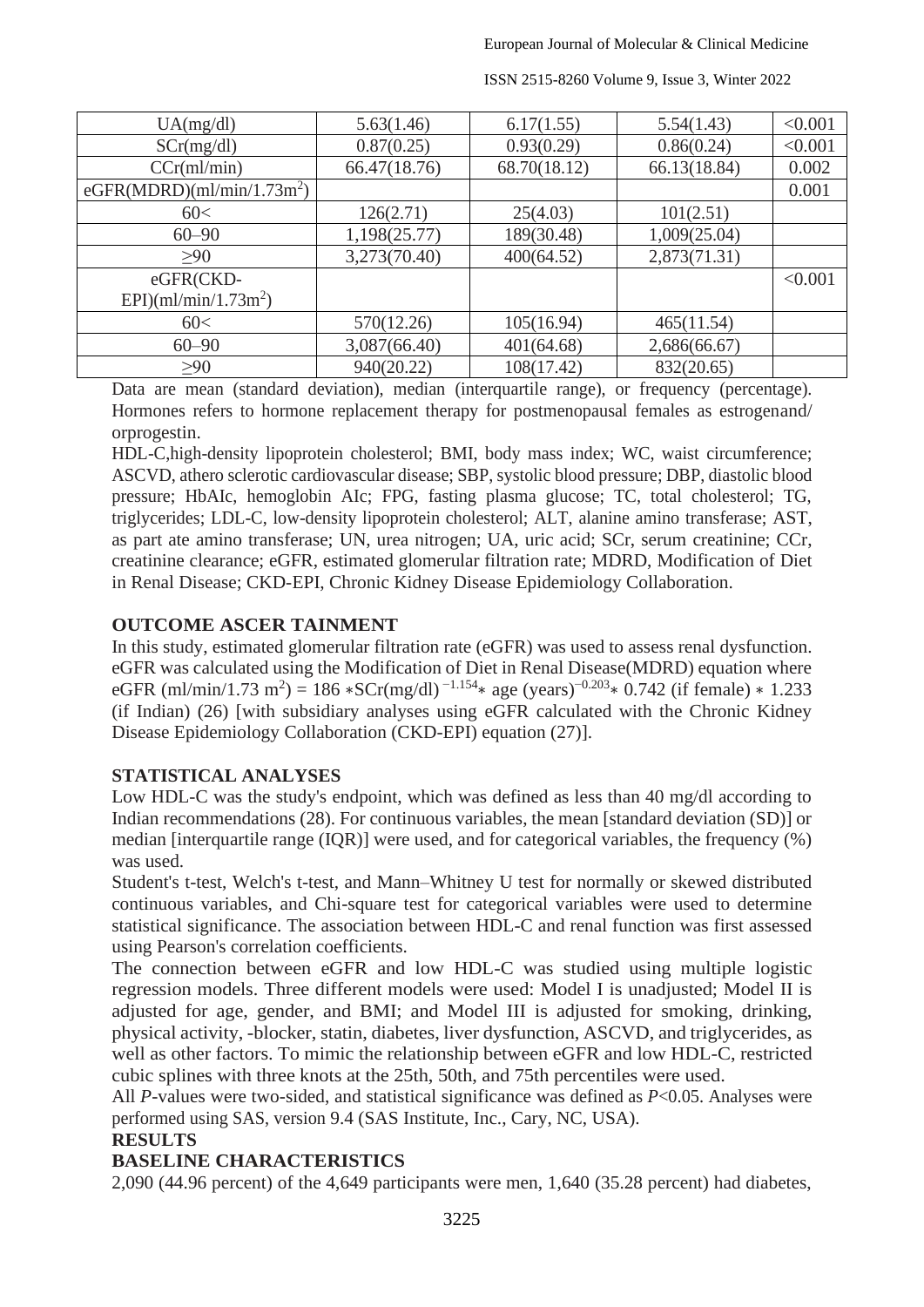and 224 (4.82 percent) had liver disease. The mean (SD) age was 72 (6) years; the mean (SD) eGFR for the MDRD and CKD-EPI equations was 101.77 (22.56) and 77.27 (14.35) ml/min/1.73 m<sup>2</sup>, respectively; and the mean (SD) HDL-C was 55 (16) mg/dl. In 620 subjects, low HDL-C was found (13.34 percent). Participants with low HDL-C were more likely to be males, obese, current smokers, hypertensive, diabetic, and ASCVD patients than those with normal HDL-C. (Table 1).

#### **HDL-C AND RENAL FUNCTION**

Table 2 shows the results of a preliminary investigation into HDL-C and renal function. UN, UN/SCr, and eGFR were favourably connected with HDL-C, while UA, SCr, and CCr were negatively correlated (P 0.010). Despite the fact that there were substantial connections between HDL-C and renal function, they were all weak. As a result, more research was done.

|               | HDL-C    |                      |                |  |
|---------------|----------|----------------------|----------------|--|
|               | r        | 95% CI               | <b>P-value</b> |  |
| <b>UA</b>     | $-0.261$ | $-0.289 \sim -0.236$ | < 0.001        |  |
| <b>UN</b>     | 0.038    | $0.010 - 0.069$      | 0.010          |  |
| <b>SCr</b>    | $-0.140$ | $-0.167 - 0.114$     | < 0.001        |  |
| UN/SCr        | 0.173    | $0.143 - 0.203$      | < 0.001        |  |
| CCr           | $-0.153$ | $-0.181 - 0.122$     | < 0.001        |  |
| eGFR, MDRD    | 0.047    | $0.017 - 0.080$      | 0.002          |  |
| eGFR, CKD-EPI | 0.048    | $0.017 - 0.079$      | 0.001          |  |

**Table 2: Pearson's correlation coefficients between HDL-C and renal function**

UN, urea nitrogen, UA, uric acid, serum creatinine, BMI, body mass index, ASCVD, atherosclerotic cardiovascular disease, CCr, creatinine clearance, eGFR, estimated glomerular filtration rate, MDRD, Modification of diet in renal disease, CKD-EPI, chronic kidney disease epidemiology collaboration, CI, confidence interval eGFR and Low HDL-C

Decreased eGFR (MDRD) showed a significant independent association with low HDL-C. Compared with normal eGFR, the unadjusted odds ratios (OR) for lower and marginal eGFR were 1.78 (95% CI, 1.13–2.79) and 1.35 (95% CI, 1.12–1.62), respectively (Model I). The association was further strengthened, and the ORs were 1.81 (95% CI, 1.13–2.90) and 1.33 (95% CI, 1.10–1.62), respectively, after adjustment for age, gender, and BMI only (Model II). After adjusting for lifestyles, medication and disease history, and triglycerides, the link with low HDL-C was substantially larger in lower (OR, 2.03; 95 percent CI, 1.21–3.43) and marginal eGFR (OR, 1.26; 95 percent CI, 1.01–1.58). (Model III). eGFR was shown to be substantially linked with low HDL-C (unadjusted OR (95 percent CI) per SD decrease: 1.15  $(1.05, 1.25), P= 0.002$ ; multivariable-adjusted OR (95 percent CI): 1.16 (1.06, 1.27), P = 0.001; in Model III:  $1.17$  (1.06, 1.30), P= 0.002). (Figure 2). A restricted cubic spline model was fitted to see if the link between eGFR and low HDL-C was linear, and no indication of non-linearity was detected (P for non-linearity, 0.356).

## **SUBSIDIARY ANALYSES**

To double-check the findings, the CKD-EPI equation was utilised to calculate eGFR instead of theMDRD equation (27). The results showed that low HDL-C was associated with lower eGFR in any of the models, and the ORs were increased after adjusting for lipid metabolism confounders (OR (95 percent CI): in Model I: 1.74 (1.30, 2.33), P< 0.001; in Model II: 2.05 (1.46, 2.88), P< 0.001; in Model III: 2.05 (1.44, 2.92), P< 0.001).In any of the models, however, the link of low HDL-C with marginal eGFR was not statistically significant when compared to normal eGFR (all  $P > 0.1$ ). Notably, the degree of association and non-linear relationship between low HDL-C and eGFR, as a continuous variable, remained relatively consistent [completely adjusted OR (95 percent CI), 1.17 (1.06, 1.29); P for non-linearity, 0.602].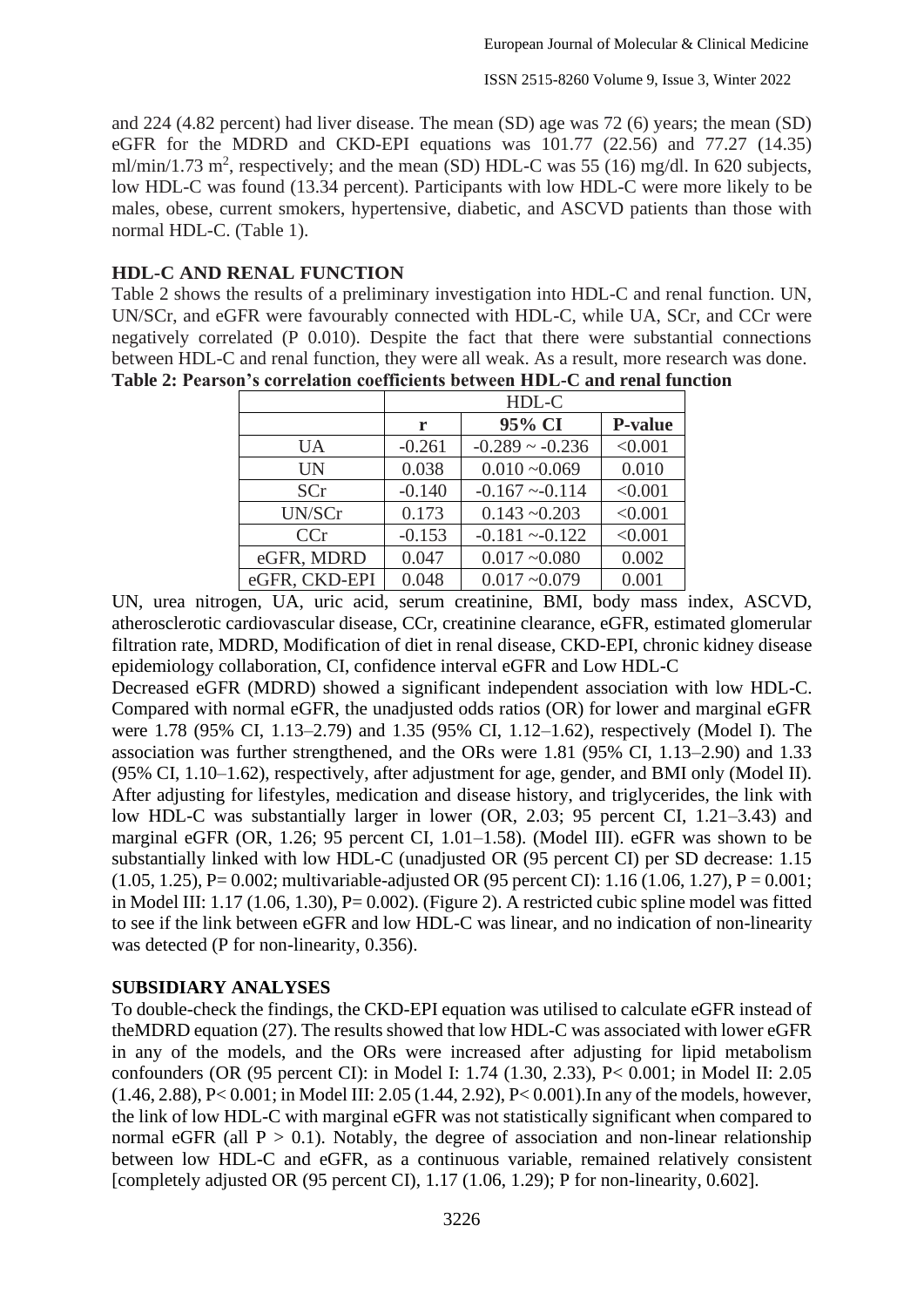#### **DISCUSSION**

Age, gender, BMI, smoking, drinking, physical activity, β-blocker, statin, diabetes, liver dysfunction, ASCVD, and triglycerides were shown to be substantially linked with low HDL-C in community-dwelling elderly, and this connection was independent of identified HDL-C confounders. The findings also back up some of the prior findings from population studies: Males had lower HDL-C levels than females (29, 30), HDL-C levels dropped with rising BMI and triglycerides (31, 32), and HDL-C levels were greater in people who drank alcohol (33, 34).

Low HDL-C is hypothesised to be linked to a drop in eGFR, which could be linked to major alterations in proteomics and lipidomics. ApoA-I levels were observed to be considerably lower in ESRD patients, owing to both defective synthesis and increased catabolism of ApoA-I in CKD patients, according to Vaziri et al. ApoA-I is an important component of HDL particles, and as CKD progresses, its concentration drops, resulting in a drop in HDL-C. (35). Meanwhile, in CKD patients, the loss of hepatic triacylglycerol lipase causes a drop in HDL cholesterol and an increase in triacylglycerol (36).In CKD patients, however, oxidative stress and inflammatory reactions, as well as uremic toxins, cause denaturation, oxidation, and carbamylation of ApoA-I and other protein components of HDL particles, affecting HDL's binding to cell surface cholesterol transporters and lowering HDL's ability to promote cholesterol efflux (37, 38). This inhibits reverse cholesterol transfer, promoting foam cell formation, accelerated atherosclerosis, endothelial dysfunction, oxidative stress, systemic inflammation, and glomerulosclerosis, all of which increase the onset and progression of CVD or ESRD (12). As a result, it's reasonable to assume that a low HDL-C level is linked to a lower eGFR.

Low HDL- C, on the other hand, has been linked to a decline in renal function in earlier investigations (16–19). The MDRD study (16) found that low HDL-C could predict an increase in renal dysfunction in 840 patients with various kidney illnesses, which was consistent with the results of the Atherosclerosis Risk in Communities (ARIC) cohort study (17). Bowe et al. conducted a retrospective cohort study of approximately 2 million male veterans using VA databases and discovered that low HDL-C was substantially related with the probability of acute renal disease and progression (18).Meanwhile, low HDL-C has been suggested as a proxy measure for poor overall metabolic health (18). Our data imply that lower eGFR, even in the general population, may lead to poor overall metabolic health and thus indirectly increase CVD risk. Lees et al. included eGFR into a classic CVD risk prediction model and found that it considerably improved the models' risk prediction capacity (39), which is similar to the findings of the current investigation. Furthermore, data from the UK Biobank revealed that simply looking at total cholesterol and HDL-C might predict the effect of blood lipids on CVD risk (40).Since a result, HDL-C levels should be monitored more closely in the general population, particularly in individuals with renal dysfunction, as they may help forecast the onset of CVD as early as feasible.

The results of the analysis employing the MDRD and CKD-EPI equations for the connection of low HDL-C with marginal eGFR were different, which could be due to discrepancies in the original populations used to generate the equations. The MDRD equation was developed using CKD patients, and the connection between GFR and SCr concentrations differs between healthy and CKD people (41). As a result, it's unsurprising that the MDRD equation consistently underestimates GFR at high GFR values (>60 ml/min/1.73 m2). Because of this systematic underestimating at the population level, the prevalence of CKD stage III (eGFR 60 ml/min/1.73 m2) in the general population is overestimated.The population utilised to build the CKD-EPI equation, on the other hand, was largely those with GFR  $> 60$  ml/min/1.73 m<sup>2</sup>, which helped to correct the MDRD equation's bias (27). As a result, the CKD-EPI equation performed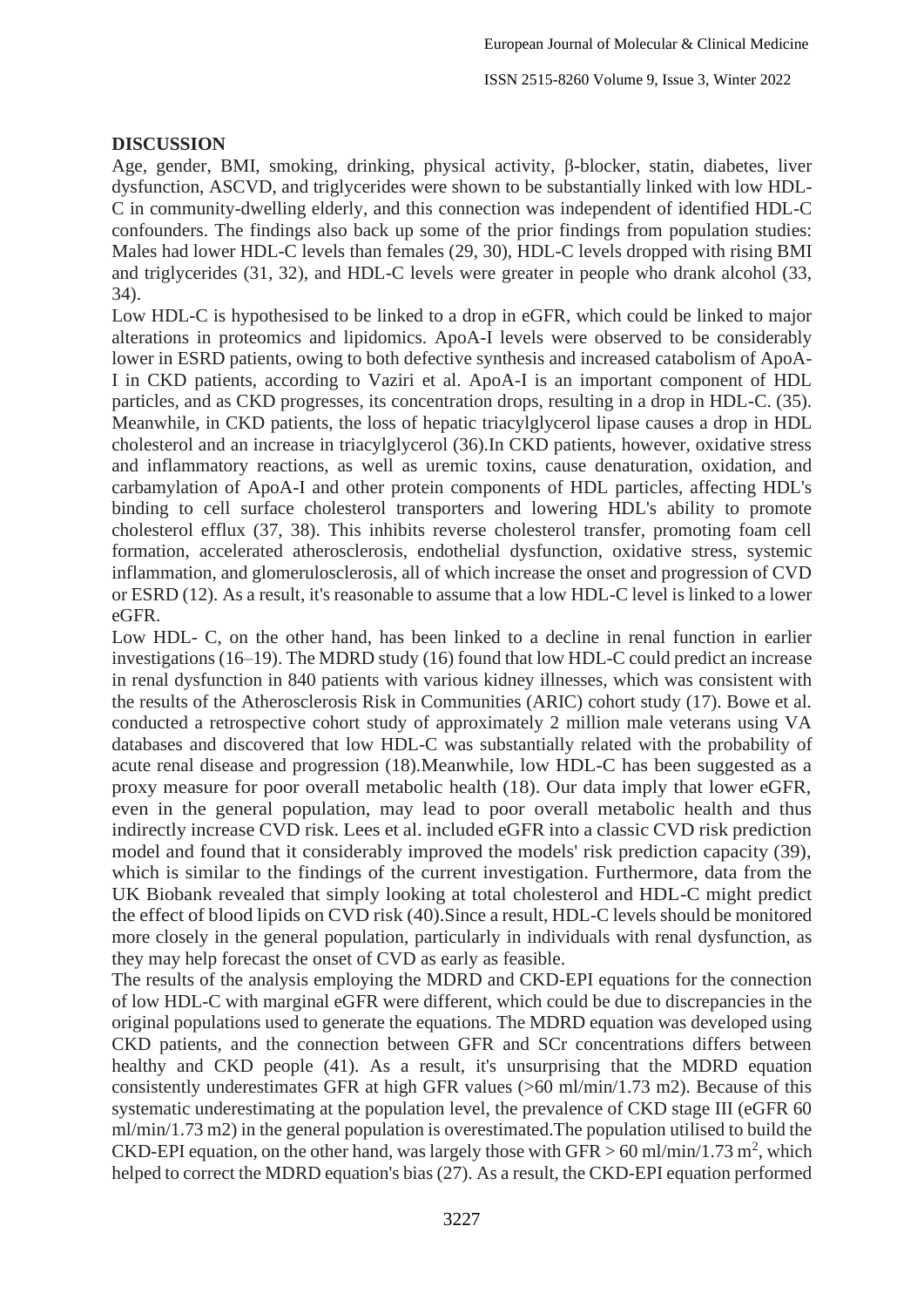better for people with GFR  $>60$  ml/min/1.73 m<sup>2</sup>, which was also observed in the European geriatric population (42). However, as compared to the MDRD equation, the CKD-EPI equation only exhibited a modest improvement in precision (43, 44).Murataetal.comparedtheaccuracyoftheMDRD and CKD-EPI creatinine equations for estimating GFR in 5,238patients and confirmed that the CKD-EPI creatinine equationunderestimatedGFRtoalesserextentthantheMDRDequationin pre- and post-donation kidney donors. The CKD-EPI equation, on the other hand, did not perform better or even slightly worse than the MDRD equation in patients with native CKD, renal transplant recipients, and other organ recipients, with a tendency to overestimation (45). This overestimation in patients with CKD could be the cost of better performance at higher GFR levels (44, 46). Furthermore, van den Brand et al. studied 6,097 Caucasian participants and estimated eGFR using the MDRD and CKD-EPI equations, finding that the CKD-EPI had greater estimations of GFR for subjects under 70 years, but lower values for those 70 years and older (47). As a result, it's possible that the MDRD and CKD-EPI equations complement each other in terms of epidemiological study validation.

**Figure 2: Multivariate-adjusted odds ratios of low HDL-C in participant subgroups, HDL-C, high-density lipoprotein cholesterol, eGFR, estimated glomerular filtration rate, BMI, body mass index, ASCVD, atherosclerotic cardiovascular disease, TG, triglycerides** 



A large natural population of elderly adults, various confounders, medical record analysis to determine illness status, and adoption of the India -specific eGFR criteria were all highlights of this study. All of these factors contribute to the reduction of prejudice.

It's important to recognise the study's limitations. To begin with, due to the nature of crosssectional studies, it is unclear whether the relationship between eGFR and low HDL-C changes over time, making causality between the two impossible to establish. Second, while factors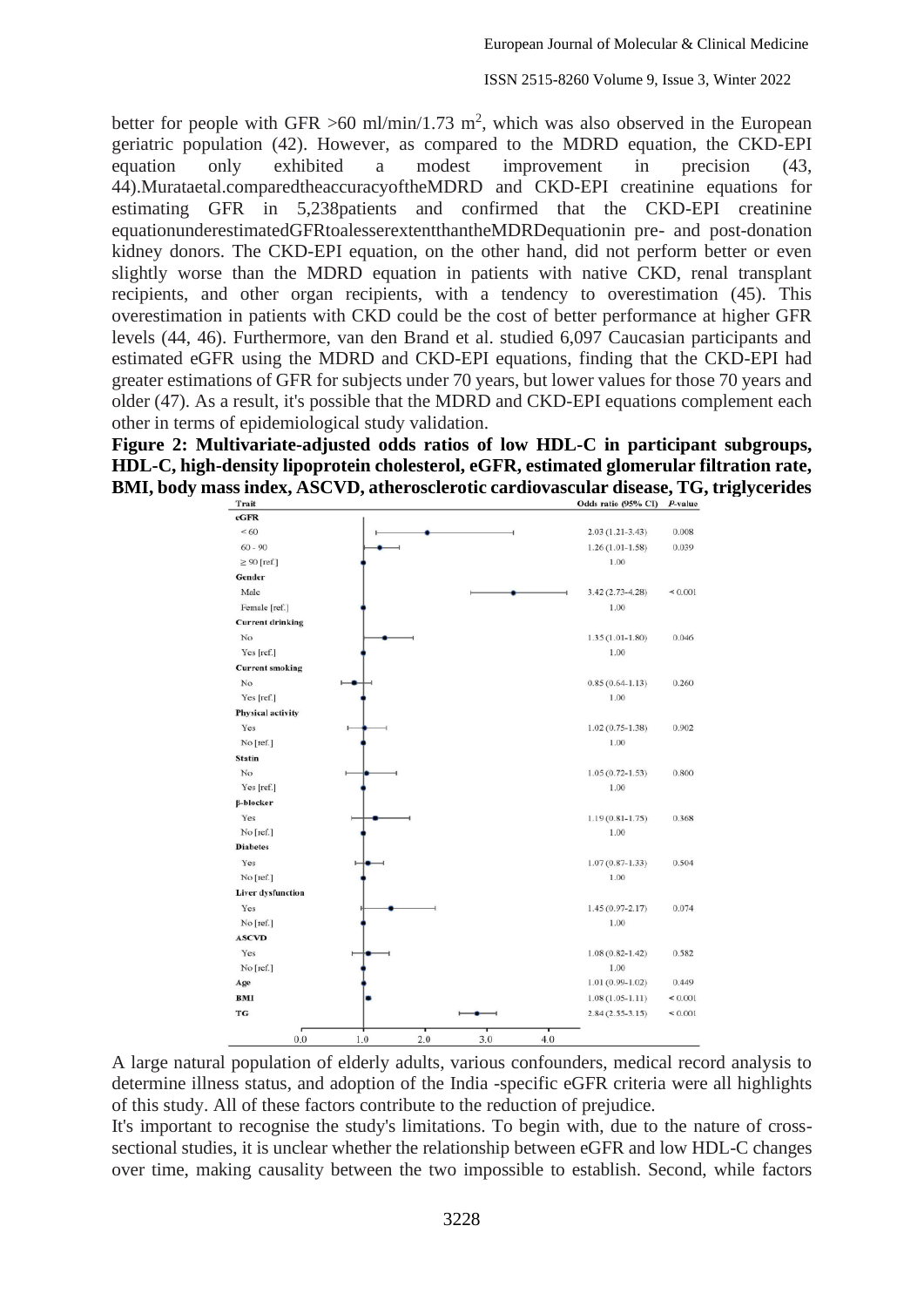impacting HDL-C levels have been taken into account to the greatest extent feasible, unmeasured confounders may still exist. Finally, all of the participants were older Indian individuals, making it impossible to generalise to other ethnic groups. Furthermore, according to the MDRD equation, over 70% of the participants in this group had normal renal function, which was much greater than the senior Caucasian population (48). Despite the fact that earlier studies have shown that Asians have a lower prevalence of CKD than Caucasians after correcting for sex and age (49), given that GFR decreases with age, the idea that this is an artefact of the MDRD equation cannot be ruled out. Finally, numerous assessments of renal functional state were not possible due to the nature of epidemiological investigations. In community populations, low eGFR may indicate an episode of acute renal damage, but this is less likely. Regardless of the equations used, there are limitations to estimating GFR in older persons, but these equations are all commonly utilised in the clinical context, thus knowing the relationship between eGFR and lipids remains crucial.It's also comforting to know that, despite these limitations, renal failure and low HDL-C had similar degree of association and doseresponse associations, regardless of the methodologies employed to define renal dysfunction.

#### **CONCLUSION**

Renal impairment was highly linked to low HDL-C in this older cohort, even after controlling for known HDL-C variables. Low HDL-C and eGFR had a dose-response relationship, with the incidence of low HDL-C increasing as eGFR decreased. These findings highlight the potential that even minor alterations in renal function in humans are linked to lipid levels. As a result, it's possible that renal impairment and lipid alterations are causally linked, which should be investigated further in prospective investigations.

### **REFERENCES**

- 1. Liu S, Li Y, Zeng X, Wang H, Yin P, Wang L, et al. Burden of cardiovasculardiseases in China, 1990–2016: findings From the 2016 global burden of diseasestudy.*JAMACardiol.*(2019)4:342–52.doi[:10.1001/jamacardio.2019.0295](https://doi.org/10.1001/jamacardio.2019.0295)
- 2. BikbovB,PurcellCA,LeveyAS,SmithM,AbdoliA,AbebeM,etal.Global, regional, and national burden of chronic kidney disease, 1990–2017:a systematic analysis for the Global Burden of Disease Study 2017. *Lancet.*(2020)395:709–33.doi[:10.1016/s0140-](https://doi.org/10.1016/s0140-6736(20)30045-3) [6736\(20\)30045-3](https://doi.org/10.1016/s0140-6736(20)30045-3)
- 3. Wang F, Yang C, Long J, Zhao X, Tang W, Zhang D, et al. Executive summaryfor the 2015 Annual Data Report of the China Kidney Disease Network(CK-NET).*KidneyInt.*(2019)95:501–5.doi[:10.1016/j.kint.2018.11.011](https://doi.org/10.1016/j.kint.2018.11.011)
- 4. ThompsonS,JamesM,WiebeN,HemmelgarnB,MannsB,KlarenbachS,et al. Cause of Death in Patients with Reduced Kidney Function. *J Am SocNephrol.*(2015)26:2504– 11doi[:10.1681/asn.2014070714](https://doi.org/10.1681/asn.2014070714)
- 5. Foley RN, Parfrey PS, Sarnak MJ. Clinical epidemiology of cardiovasculardisease in chronic renal disease. *Am J Kidney Dis.* (1998) 32(5 Suppl 3):S112– 9.doi[:10.1053/ajkd.1998.v32.pm9820470](https://doi.org/10.1053/ajkd.1998.v32.pm9820470)
- 6. ZhuH,LuJ,ZhangY,CuiB.Responsestopopulationageinginthenewera:anationalconditionre portfromChina.*ChinaPopulDevStud.*(2018)2:272–83.doi[:10.1007/s42379-018-0017-9](https://doi.org/10.1007/s42379-018-0017-9)
- 7. Zhang L, Wang F, Wang L, Wang W, Liu B, Liu J, et al. Prevalence of chronickidneydiseaseinChina:across-sectionalsurvey.*Lancet.*(2012)379:815– 22.doi[:10.1016/s0140-6736\(12\)60033-6](https://doi.org/10.1016/s0140-6736(12)60033-6)
- 8. Murphy D, McCulloch CE, Lin F, Banerjee T, Bragg-Gresham JL, EberhardtMS,etal.TrendsinPrevalenceofChronicKidneyDiseaseintheUnitedStates.*AnnInte rnMed.*(2016)165:473–81.doi[:10.7326/M16-0273](https://doi.org/10.7326/M16-0273)
- 9. GordonT,CastelliWP,HjortlandMC,KannelWB, DawberTR.Highdensitylipoprotein as a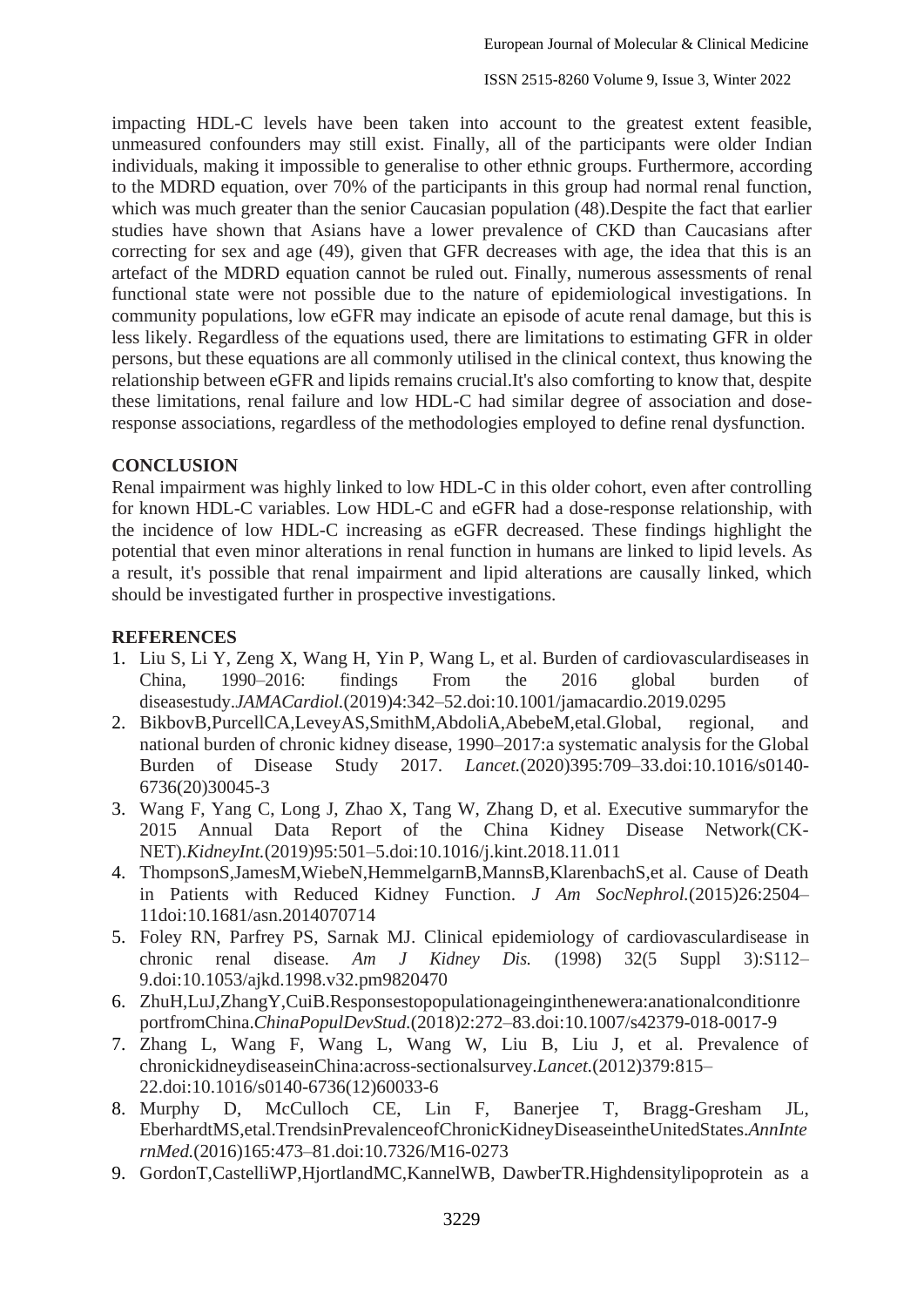protective factor against coronaryheartdisease.TheFraminghamStudy.*AmJMed.*(1977)62:707– 14.doi[:10.1016/0002-9343\(77\)90874-9](https://doi.org/10.1016/0002-9343(77)90874-9)

- 10. Navab M, Anantharamaiah GM, Reddy ST, Van Lenten BJ, Fogelman AM.HDL as a biomarker, potential therapeutic target, and therapy. *Diabetes.*(2009)58:2711– 7.doi[:10.2337/db09-0538](https://doi.org/10.2337/db09-0538)
- 11. Rohatgi A, Khera A, Berry JD, Givens EG, Ayers CR, Wedin KE, et al. HDLcholesterol efflux capacity and incident cardiovascular events. *N Engl J Med.*(2014)371:2383– 93.doi[:10.1056/NEJMoa1409065](https://doi.org/10.1056/NEJMoa1409065)
- 12. VaziriND.HDLabnormalitiesinnephroticsyndrome and chronickidney disease. *Nature Reviews Nephrology.* (2015) 12:37–47.doi[:10.1038/nrneph.2015.180](https://doi.org/10.1038/nrneph.2015.180)
- 13. AfshinniaF,PennathurS.LipidsandCardiovascularRiskwithCKD.*ClinJAmSocNephrol.*(202 0)15:5–7.doi[:10.2215/CJN.13531119](https://doi.org/10.2215/CJN.13531119)
- 14. GordonDJ,ProbstfieldJL,GarrisonRJ,NeatonJD,CastelliWP,KnokeJD,etal.Highdensitylipoproteincholesterolandcardiovasculardisease.FourprospectiveAmericanstudies. *Circulation.*(1989)79:8–15.doi[:10.1161/01.cir.79.1.8](https://doi.org/10.1161/01.cir.79.1.8)
- 15. DiAngelantonioE,SarwarN,PerryP,KaptogeS,RayKK,ThompsonA,etal.Majorlipids,apolip oproteins,andriskofvasculardisease.*JAMA.*(2009)302:1993– 2000.doi[:10.1001/jama.2009.1619](https://doi.org/10.1001/jama.2009.1619)
- 16. Hunsicker LG, Adler S, Caggiula A, England BK, Greene T, Kusek JW, et al.Predictors of the progression of renal disease in the Modification of Diet inRenalDiseaseStudy.*KidneyInt.*(1997)51:1908–19.doi[:10.1038/ki.1997.260](https://doi.org/10.1038/ki.1997.260)
- 17. Muntner P, Coresh J, Smith JC, Eckfeldt J, Klag MJ. Plasma lipids and risk ofdeveloping renal dysfunction: the atherosclerosis risk in communities study.*KidneyInt.*(2000)58:293– 301.doi[:10.1046/j.1523-1755.2000.00165.x](https://doi.org/10.1046/j.1523-1755.2000.00165.x)
- 18. Bowe B, Xie Y, Xian H, Balasubramanian S, Al-Aly Z. Low levels of high-density lipoprotein cholesterol increase the risk of incident kidney disease anditsprogression.*KidneyInt.*(2016)89:886–96.doi[:10.1016/j.kint.2015.12.034](https://doi.org/10.1016/j.kint.2015.12.034)
- 19. Nam KH, Chang TI, Joo YS, Kim J, Lee S, Lee C, et al. Association betweenserum highdensity lipoprotein cholesterol levels and progression of chronickidneydisease:resultsfromtheKNOW-CKD.*JAmHeartAssoc.*(2019)8:e011162.doi[:10.1161/JAHA.118.011162](https://doi.org/10.1161/JAHA.118.011162)
- 20. GordonDJ.Factorsaffectinghighdensitylipoproteins.*EndocrinolMetabClinNorthAm.*(1998)27:699– 709,xi.doi[:10.1016/s0889-8529\(05\)70034-7](https://doi.org/10.1016/s0889-8529(05)70034-7)
- 21. PengS,ShenT,LiuJ,TomlinsonB,Sun H,ChenX,etal.UncontrolledHypertensionIncreaseswithAgeinanOlderCommunity-DwellingChinese Population in Shanghai. *Aging Dis.* (2017) 8:558– 69.doi[:10.14336/AD.2016.1220](https://doi.org/10.14336/AD.2016.1220)
- 22. Organization WH. *Waist Circumference and Waist-Hip Ratio: Report of aWHOExpertConsultation,Geneva,8–11December2008*.WHO(2011).
- 23. Cockcroft DW, Gault MH. Prediction of creatinine clearance from serumcreatinine.*Nephron.*(1976)16:31–41.doi[:10.1159/000180580](https://doi.org/10.1159/000180580)
- 24. Go AS, Bauman MA, Coleman King SM, Fonarow GC, Lawrence W, WilliamsKA, et al. An effective approach to high blood pressure control: a scienceadvisory from the American Heart Association, the American College ofCardiology, and the Centers for Disease Control and Prevention. *J Am CollCardiol.*(2014)63:1230– 8.doi[:10.1016/j.jacc.2013.11.007](https://doi.org/10.1016/j.jacc.2013.11.007)
- 25. StoneNJ,RobinsonJG,LichtensteinAH,BaireyMerzCN,BlumCB,EckelRH,etal.2013ACC/ AHAguidelineonthetreatmentofbloodcholesteroltoreduceatheroscleroticcardiovascularris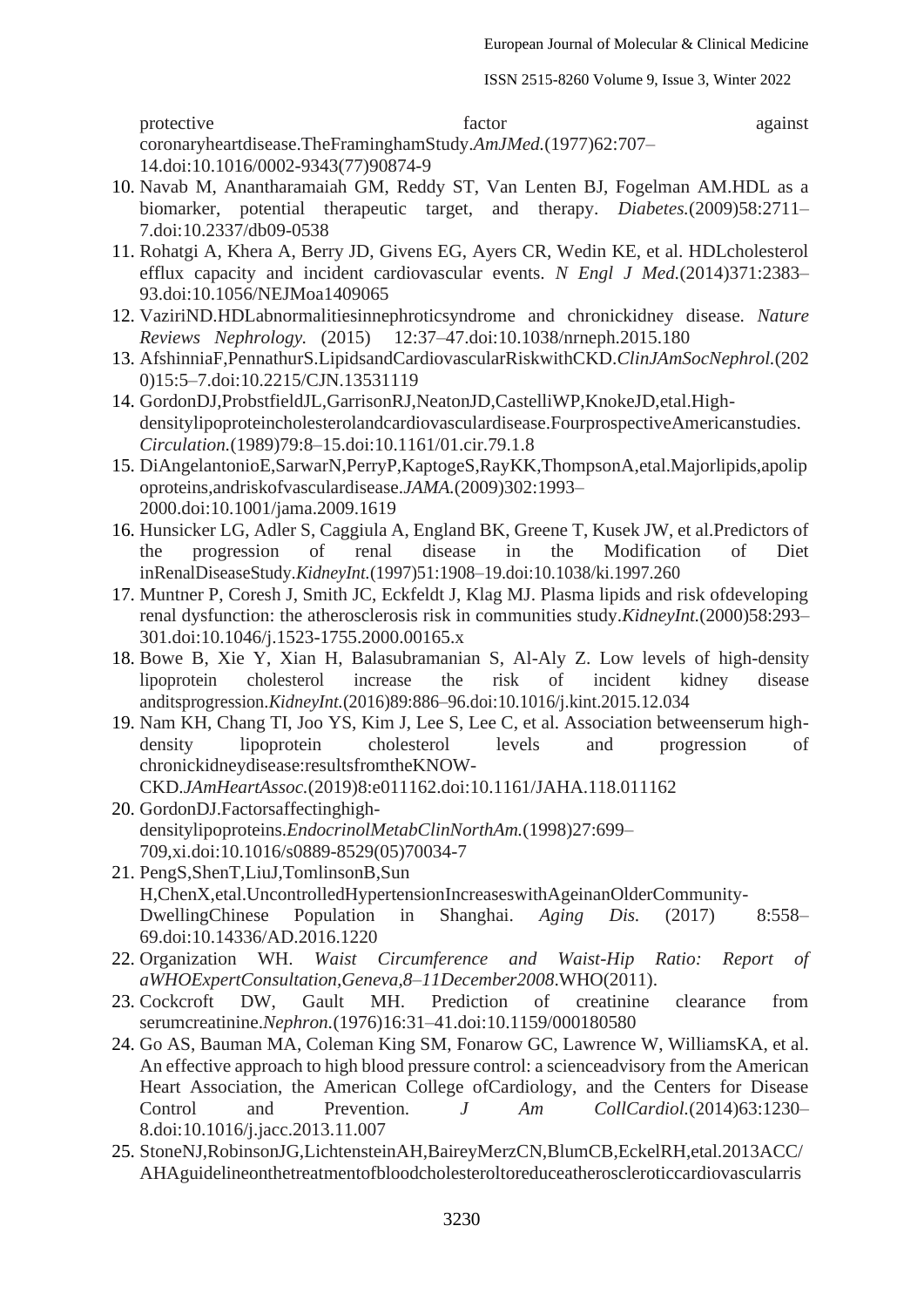kinadults:areportoftheAmericanCollegeofCardiology/AmericanHeartAssociationTaskFor ceonPracticeGuidelines.*JAmCollCardiol.*(2014)63(25 PtB):2889– 934.doi[:10.1016/j.jacc.2013.11.002](https://doi.org/10.1016/j.jacc.2013.11.002)

- 26. Ma YC, Zuo L, Chen JH, Luo Q, Yu XQ, Li Y, et al. Modified glomerularfiltration rate estimating equation for Chinese patients with chronic kidneydisease.*JAmSocNephrol.*[\(2006\)17:2937–44.doi:10.1681/ASN.2006040368](https://doi.org/10.1681/ASN.2006040368)
- 27. LeveyAS,StevensLA,SchmidCH,ZhangYL,CastroAF,3rd,FeldmanHI,etal.Anewequationt oestimateglomerularfiltrationrate.*AnnIntern Med.* [\(2009\) 150:604–12. doi: 10.7326/0003-](https://doi.org/10.7326/0003-4819-150-9-200905050-00006) [4819-150-9-200905050-](https://doi.org/10.7326/0003-4819-150-9-200905050-00006) 00006
- 28. Chinese guidelines for the management of dyslipidemia in adults. *J GeriatrCardiol.*(2018)15:1–29.doi[:10.11909/j.issn.1671-5411.2018.01.011](https://doi.org/10.11909/j.issn.1671-5411.2018.01.011)
- 29. Hanai K, Babazono T, Yoshida N, Nyumura I, Toya K, Hayashi T, et al. Genderdifferences in the association between HDL cholesterol and the progression ofdiabetic kidney disease in type 2 diabetic patients. *Nephrol Dial Transplant.*(2012)27:1070– 5.doi[:10.1093/ndt/gfr417](https://doi.org/10.1093/ndt/gfr417)
- 30. Andersen CJ, Vance TM. Gender dictates the relationship between serumlipids and leukocyte counts in the national health and nutrition examinationsurvey1999– 2004.*JClinMed.*(2019)8:365.doi[:10.3390/jcm8030365](https://doi.org/10.3390/jcm8030365)
- 31. MooradianAD,HaasMJ,WehmeierKR,WongNC.Obesity-relatedchangesinhighdensitylipoproteinmetabolism.*Obesity.*(2008)16:1152–60.doi[:10.1038/oby.2008.202](https://doi.org/10.1038/oby.2008.202)
- 32. Johansson J, Walldius G, Carlson LA. Close correlation between high-densitylipoprotein and triglycerides in normotriglyceridaemia. *J Intern Med.* (1992)232:43– 51.doi[:10.1111/j.1365-2796.1992.tb00548.x](https://doi.org/10.1111/j.1365-2796.1992.tb00548.x)
- 33. DeOliveiraESER,FosterD,McGeeHarperM,SeidmanCE,SmithJD,BreslowJL,etal.Alcohol consumptionraisesHDLcholesterollevelsbyincreasing the transport rate of apolipoproteins A-I and A-II. *Circulation.*(2000)102:2347–52.doi[:10.1161/01.cir.102.19.2347](https://doi.org/10.1161/01.cir.102.19.2347)
- 34. HuangS,LiJ,ShearerGC,LichtensteinAH,ZhengX,WuY,etal.Longitudinalstudy of alcohol consumption and HDL concentrations:a community-based study. *Am J Clin Nutr.* (2017) 105:905–12.doi[:10.3945/ajcn.116.144832](https://doi.org/10.3945/ajcn.116.144832)
- 35. VaziriND, Navab M, Fogelman AM. HDL metabolism and activityin chronic kidney disease. *Nat Rev Nephrol.* (2010) 6:287–96.doi[:10.1038/nrneph.2010.36](https://doi.org/10.1038/nrneph.2010.36)
- 36. SatoT,LiangK,VaziriND.ProteinrestrictionandAST-120improvelipoprotein lipase and VLDL receptor in focal glomerulosclerosis. *Kidney Int.*(2003)64:1780– 6.doi[:10.1046/j.1523-1755.2003.00281.x](https://doi.org/10.1046/j.1523-1755.2003.00281.x)
- 37. Hewing B, Parathath S, Barrett T, Chung WK, Astudillo YM, Hamada T, et al.Effectsofnativeandmyeloperoxidase-modifiedapolipoproteina-Ionreversecholesterol transport and atherosclerosis in mice. *ArteriosclerThrombVascBiol.*(2014)34:779– 89.doi[:10.1161/ATVBAHA.113.303044](https://doi.org/10.1161/ATVBAHA.113.303044)
- 38. HolzerM,ZanggerK,El-GamalD,BinderV,CurcicS,KonyaV,etal.Myeloperoxidase-derived chlorinating species induce protein carbamylationthrough decomposition of thiocyanate and urea: novel pathways generatingdysfunctionalhighdensitylipoprotein.*AntioxidRedoxSignal.*(2012)17:1043–52.doi[:10.1089/ars.2011.4403](https://doi.org/10.1089/ars.2011.4403)
- 39. Lees JS, Welsh CE, Celis-Morales CA, Mackay D, Lewsey J, Gray SR, et al.Glomerular filtration rate by differing measures, albuminuria and predictionof cardiovascular disease, mortality and end-stage kidney disease. *Nat Med.*(2019)25:1753–60.doi[:10.1038/s41591-](https://doi.org/10.1038/s41591-019-0627-8) [019-0627-8](https://doi.org/10.1038/s41591-019-0627-8)
- 40. WelshC,Celis-MoralesCA,BrownR,MackayDF,LewseyJ,MarkPB,et al. Comparison of Conventional Lipoprotein Tests and Apolipoproteinsin the Prediction of Cardiovascular Disease. *Circulation.* (2019) 140:542– 52.doi[:10.1161/CIRCULATIONAHA.119.041149](https://doi.org/10.1161/CIRCULATIONAHA.119.041149)